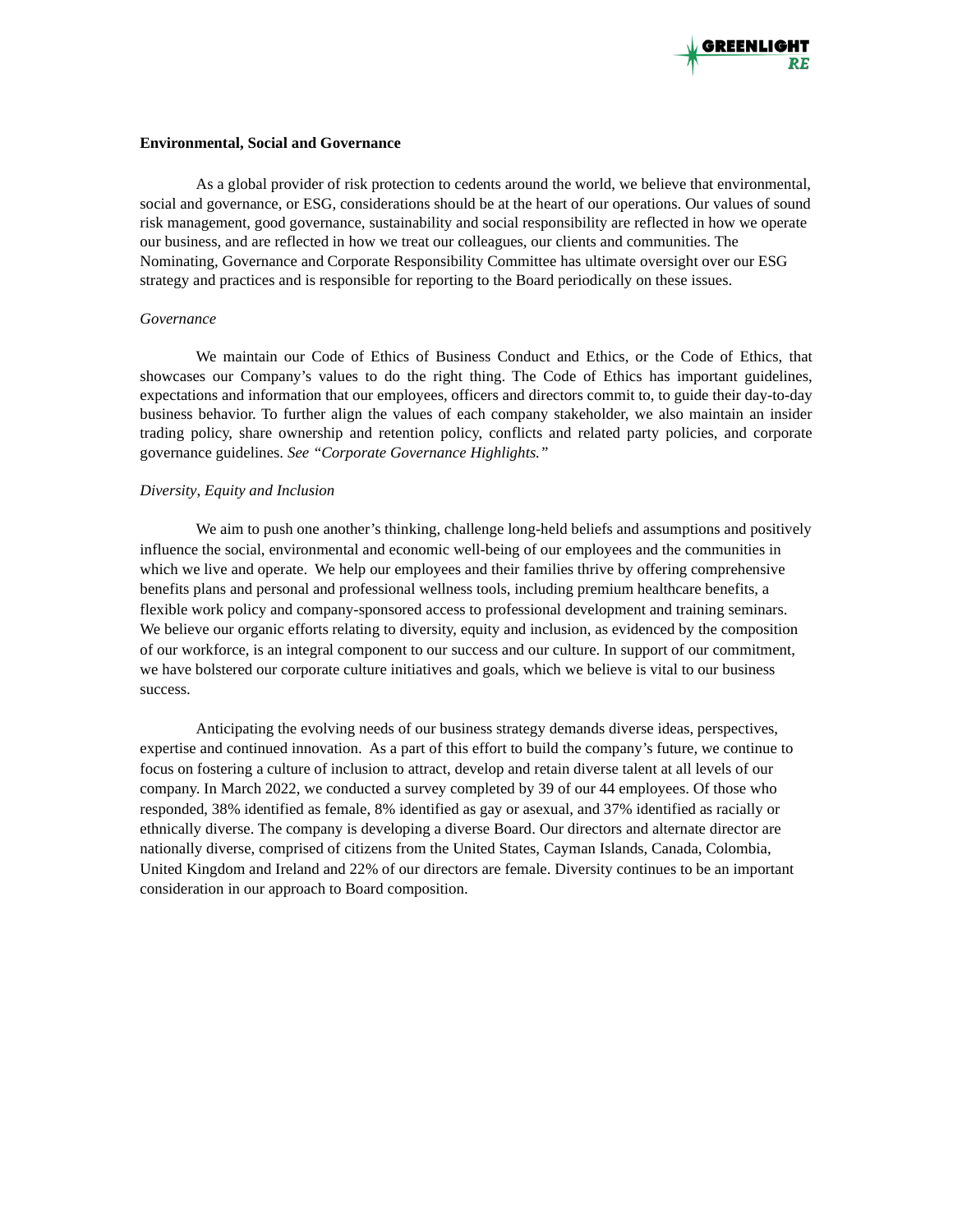



We are investing in a culture where everyone can feel a sense of ownership and accountability. This is best evidenced by our compensation structure, which balances the importance of both enterprise and individual performance. We believe everyone deserves equal opportunities for growth and advancement. Central to this goal is developing strong leaders who embrace our differences to inspire our best solutions. We believe that investing in our people and giving back to our communities builds and strengthens ties to the Company, our clients and our shareholders, which, in turn, advances better outcomes for all of our stakeholders.